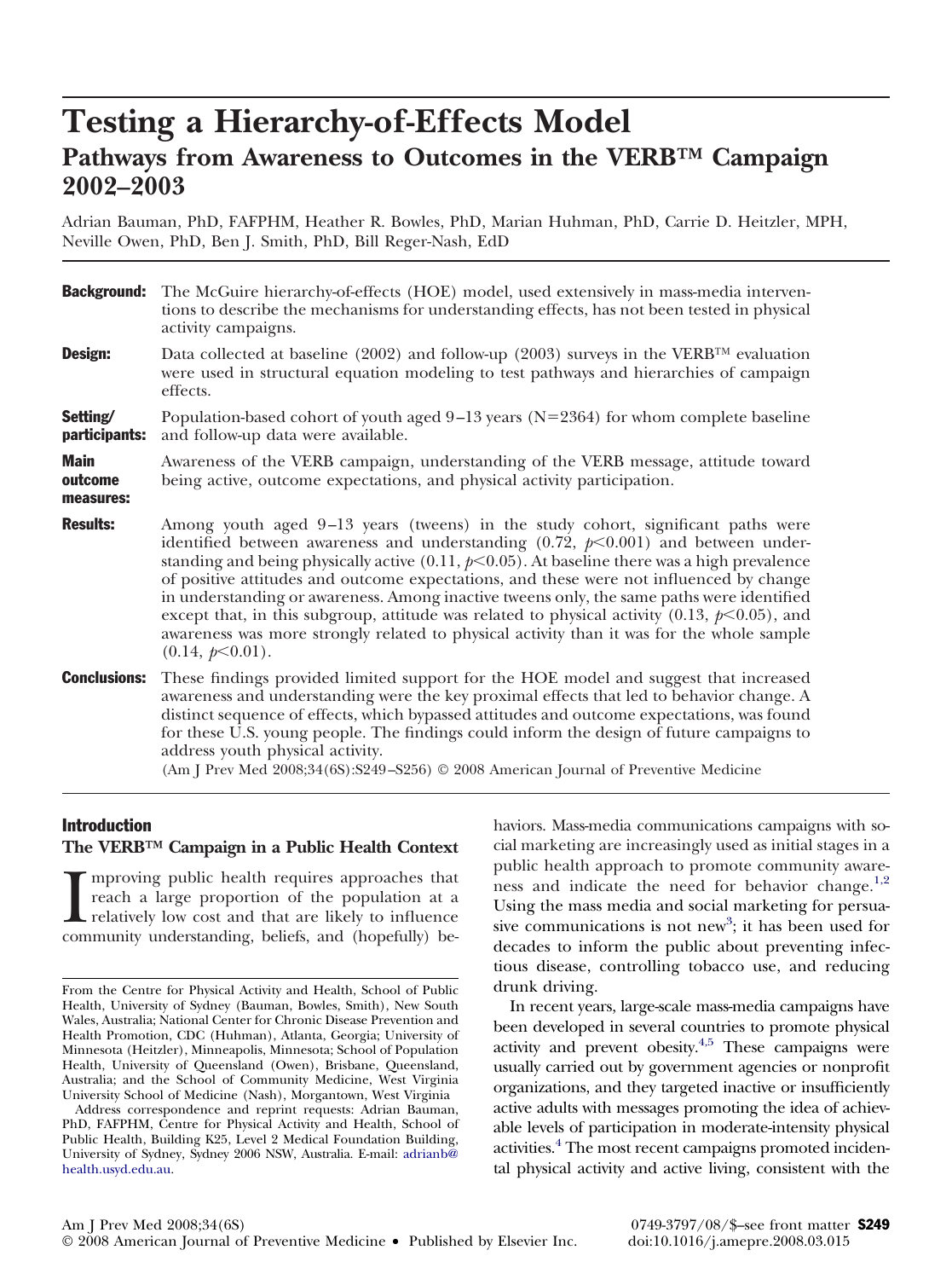evidence summarized in the U.S. Surgeon General's Report[.6](#page-6-0) Most were short term, involved paid media messages and community events, and targeted adults at the population level.<sup>7-12</sup> The few campaigns aimed at youth included messages to encourage physical activity, but their emphasis was nutrition and they used mainly PSAs, websites, and brochures (e.g., Bone Health Campaign and Eat Smart. Play Hard).

Thus, before the VERB campaign, no well-resourced mass-media campaign targeted "tweens" whose level of physical activity was decreasing: time spent watching television was increasing, walking or bicycling to school was decreasing, and obesity was increasing.<sup>[13–16](#page-6-0)</sup> The VERB campaign, developed by the CDC and launched in 2002, was a media-led multi-strategy initiative based on some of the principles of social marketing,  $3,17$ targeting U.S. tweens (girls and boys aged 9–13 years). The mass-media component was particularly important in the first year of the campaign; local programs and events became important in later years.

To penetrate the busy U.S. media market, VERB was allocated a large advertising budget for the first year (around \$50 million). After 1 year, evaluation data showed that a large proportion of the target audience were aware of the VERB campaign and could recall its main messages. In addition, tween's sessions of physical activity increased, especially among those who reported maximal exposure to the campaign.[18](#page-6-0)

# **Assessing How the VERB Campaign Worked: Testing the Hierarchy-of-Effects Model**

Evaluations of most media campaigns focus on the short- to medium-term effects on a range of variables but so far have not explored the mechanisms through which media campaigns might exert their influence. To examine these mechanisms, researchers need to use theories of media effects explicitly, and empirically test them. A good understanding of how campaigns work can help shape the direction and content of subsequent campaigns and, in the long term, can guide strategies for media reinforcement of initial campaign effects and the design of supportive programs. This is an important part of theory-testing, and its role in public health efforts to increase healthy lifestyles and physical activity.[19](#page-6-0)

The VERB campaign developed a logic model that demonstrated how its objectives related to campaign inputs and events[.20](#page-6-0) This model posited that campaign awareness would result in changes to intermediate variables, such as subjective norms and attitudes among the target group, which would in turn result in physical activity participation. This model, known as the hierarchyof-effects (HOE) model, was proposed previously for assessing the immediate and media-specific effects of campaigns, but it has not been empirically tested.<sup>4</sup>

The HOE model was developed as part of advertising and marketing theory in the  $1960s$ .<sup>[21](#page-6-0)</sup> The model was brought to public health's attention in the 1980s by William McGuire, a social psychologist interested in attitude development, and it was proposed as a framework to guide public health communications campaigns. $1,22$ 

This hierarchy is conceptualized as a causal chain of links between proximal variables and endpoints or distal outcomes. Many campaigns collect information on proximal variables, including awareness and recall of the campaign message.[4](#page-6-0) The intermediate measures in the VERB campaign were an assessment of understanding of the campaign's message, knowledge of the campaign message, and beliefs about being active. The next stages in the HOE model require measures of attitude, and then measures of efficacy, outcome expectations, and intention. The final endpoints are engaging in physical activity or other appropriate responses such as the trialing of an activity.

The HOE model acknowledges that success becomes more difficult to achieve as the process moves from initial campaign awareness through to attitudinal and behavior change. However, it is useful for planning campaigns, developing relevant intermediate campaign goals, predicting change, and refining communications strategies to optimally affect mid-point variables.<sup>23</sup> Several recent public-sector large-scale mass-media campaigns to promote physical activity have used this specific HOE model in the planning and development of campaign material and in audience targeting.  $9,11,12,20,24$  Numerous alternate hierarchies of effect models have been proposed, especially in the communications literature, and have proposed alternate structures and ways in which communications exert their effects[.23,25,26](#page-6-0) Given that VERB was a typical, pragmatic mass-media public health campaign, in this paper, the analysis has been limited to a specific and empirical test of the classical HOE model that has become commonly accepted in public health campaigns<sup>1</sup> and to an assessment of whether this approach is evidence based in current practice.

The testing of the structure of a HOE model is described, using data from the VERB campaign. VERB campaign data were used to assess the usefulness and predictive validity of the model. This is the one of the first research project to systematically test the HOE model, using data from a purposefully designed evaluation of a population-wide physical activity mass-media campaign.

## Methods

## **Survey Data**

The data used in this analysis were from the baseline (Wave 1) and a 12-month follow-up (Wave 2) of the representative Youth Media Campaign Longitudinal Survey (YMCLS) for 2002 and 2003. These were household surveys of youth aged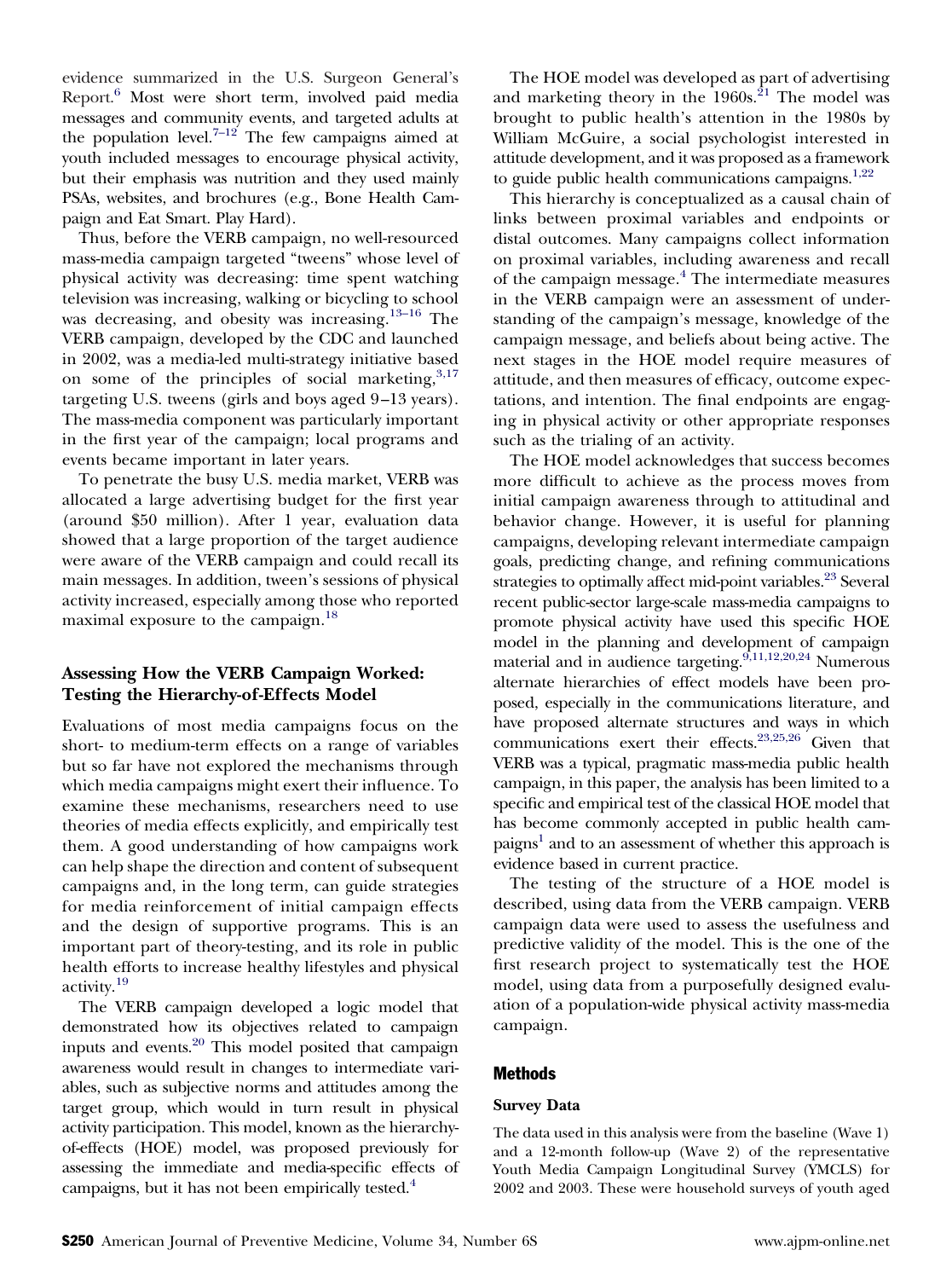

**Figure 1.** McGuire's hierarchy of effects for mass-media campaigns; adapted to the VERB campaign, 2003.

9 to 13 years and their parents. Data were weighted to the national population of those tweens and adjusted for nonresponse.<sup>18</sup> The survey was approved by the IRB at CDC. Up to two tweens in a household were eligible to be sampled; one parent of each was interviewed. The contact rate, defined as the proportion of households contacted divided by the number of households that that were eligible, was 61%, and the tween interview cooperation rate was 88%.

#### **Measurement**

The measures were developed from the VERB campaign questions described previously[.18](#page-6-0) For these analyses, measures of awareness, understanding, attitudes, outcome expectations, and physical activity behavior were used. The HOE model that informed this analysis is in Figure 1.

Four categories of VERB awareness were constructed: *unprompted awareness, prompted awareness, other awareness,* and *no awareness*. All tweens were asked, *Have you seen, read, or heard any messages or advertising for getting kids active?* Those who responded *yes* were asked the name of the message; those who answered *VERB* were categorized as having *unprompted awareness*. Those who could not recall the campaign name unaided or responded with a name or brand other than VERB were asked if they had heard of VERB, and those who affirmed they had heard of VERB were categorized as having *prompted awareness*. Tweens who recalled a physical activity campaign, but gave a name other than VERB and could not recall VERB even after being prompted had *other awareness*, and those who did not recall seeing an advertising message about physical activity and could not recall VERB when prompted were categorized as having *no awareness*.

Tweens' understanding of the VERB message was measured through their responses to the open-ended question, *What is VERB all about?* (*VERB about*) and what ideas VERB gave them (*VERB ideas*). Children could provide up to five responses to each question. Responses were assessed and grouped into three categories: *no understanding of the VERB message, low understanding*, or *high understanding of the campaign.* A summary *campaign understanding* variable was created by combining all *VERB about* and *VERB ideas* responses. Tweens who had *other awareness* or *no awareness* of VERB were categorized as having *no campaign understanding*. Those who demonstrated no understanding of *VERB about* and low or high understanding of *VERB idea* or who demonstrated a low understanding of *VERB about* and no or low understanding of *VERB idea* were categorized as having *low campaign understanding*. Children who reported low understanding of *VERB about* and high understanding of *VERB idea* or a high understanding of *VERB about* were categorized as having *high campaign understanding*.

Attitudes and outcome expectations were measured by asking tweens to rank their agreement with a series of questions on a 4-point Likert scale, with 1 being *really agree* and 4 being *really disagree*. The attitude statements concerned whether participation in physical activity on most days would be boring, or fun, and whether they could find an activity they enjoy. To assess expectations, tweens reported their agreement with statements that physical activity on most days would help them make friends, help them spend time with friends, and make them feel good about themselves. Responses to negatively worded questions were recoded in a positive direction.

Attitude and expectation scores were derived, by summing responses to the individual items, and tweens were categorized into *high, moderate*, or *low* levels of attitude and expectation in 2003. If they reported low attitudes in 2003, regardless of attitude level in 2002, they were categorized as having *low attitudes*. If they reported low attitudes in 2002 and high attitudes in 2003, they were categorized as having *low/high attitudes.* If they reported high attitudes in 2002 and high attitudes in 2003, they were categorized as having *high/high attitudes*. The same classification convention was used to derive change in expectations with three final categories: *low expectations, low/high expectations, and high/high expectations.* Measurement properties were assessed in this data set (Cronbach's alpha values were 0.57 for attitudes, and 0.62 for outcome expectations), and test–retest repeatability was assessed elsewhere with  $rho=0.61$  for attitudes and 0.79 for outcome expectations[.27](#page-7-0)

Tweens' participation in physical activity was measured in 2002 and 2003 by self-reported sessions of free-time and organized physical activity done outside of school during the week before being surveyed. Free–time sessions and organized sessions were summed to calculate total activity sessions, and they were categorized as inactive (zero sessions), low active (1–6 sessions); or high active (7 sessions or more). A summary 5-category score was used in the primary analyses. Those tweens who were inactive in 2003, regardless of activity level in 2002, were categorized as *inactive,* and those who were inactive or high active in 2002 and low active in 2003 were categorized as *becoming low active.* Tweens who were low active in 2002 and 2003 were *maintaining low active,* and those who were inactive or low active in 2002 and high active in 2003 were categorized as *becoming high active.* Those who were high active in 2002 and 2003 were categorized as *maintaining high active*. Tweens  $(n=90)$  whose total activity sessions increased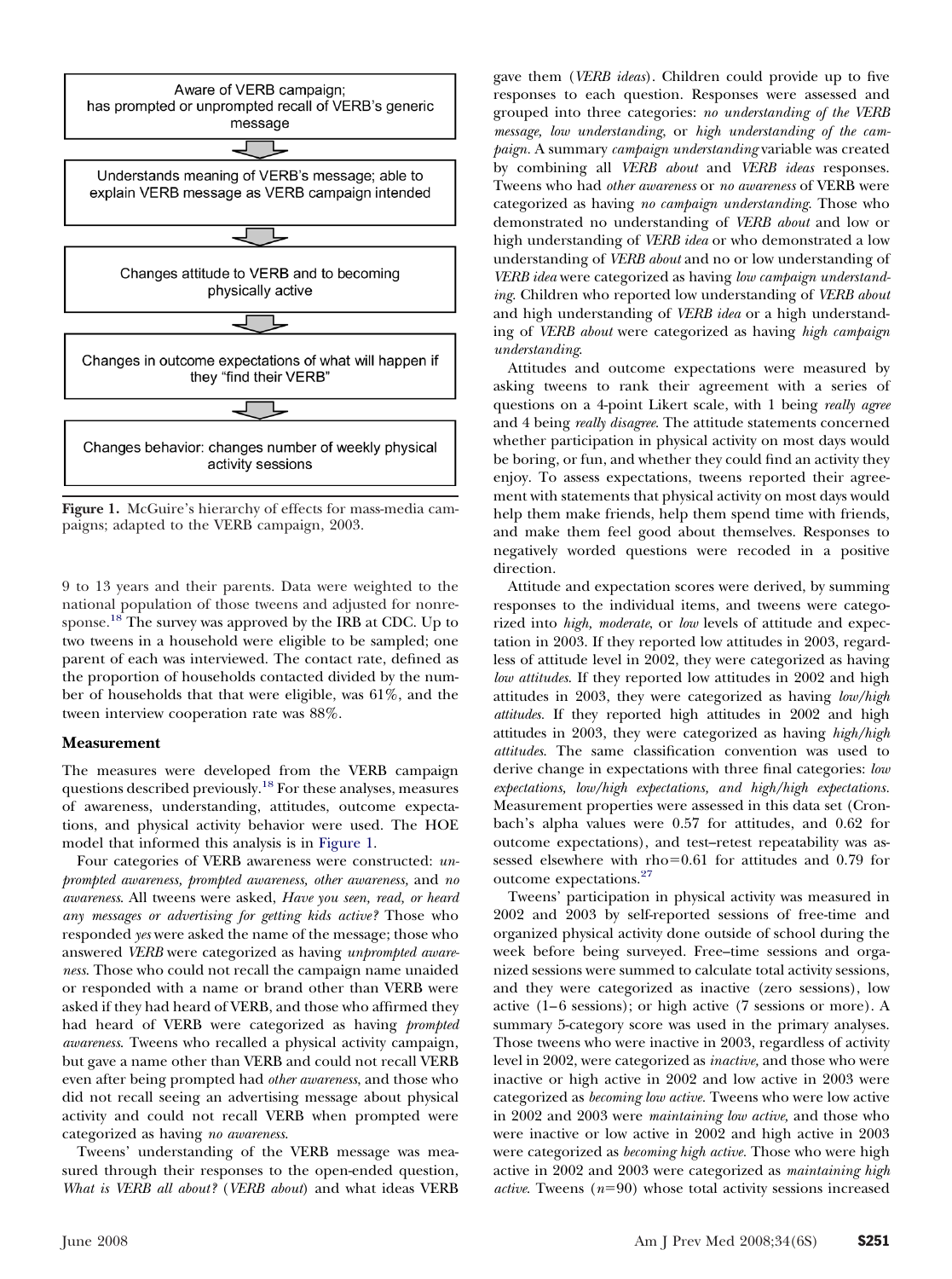by 14 or more or decreased by 14 or more between 2002 and 2003 were excluded, because this magnitude of change was considered likely to be a self-report error and not an actual behavior change. For a second analysis, the tweens in 2002 who reported <7 sessions of organized or free-time physical activity in the past week were combined and referred to as *insufficiently active*  $(n=1232)$ .

#### **Statistical Analysis**

As suggested by  $Rouse<sup>28</sup>$ , specifying a priori causal pathways using structural equation modeling is an appropriate strategy to test the HOE model. For these analyses, the paths tested were defined as strictly as possible, using the well-defined hypothetical sequence of effects proposed in the McGuire version of the HOE model.<sup>1</sup> Three models were constructed and tested for comparison: (1) the strict HOE model without any second order paths, showing only a linear pathway from awareness to understanding to attitude to expectations and to behavior; (2) an intermediate model that did not follow the cascade of effects from understanding through attitudes and expectations, but included direct pathways from campaign awareness and understanding to physical activity; and (3) a final model that followed the HOE cascade of indirect pathways, but allowed for a direct effect of campaign understanding on physical activity.

All analyses were conducted using the CALIS procedure in SAS version 9.1. Chi-square statistics were calculated to provide tests of the null hypothesis that the model "fits the data." If the null hypothesis is correct, then the chi-squared statistic should be small, and the associated  $p$  value should be nonsignificant  $(p\geq0.05)$ . Four additional goodness-of-fit indices were calculated: the normed fit index (NFI); the nonnormed fit index (NNFI); the comparative fit index (CFI), and the root mean square error of approximation (RMSEA) with corresponding 90% confidence interval. Values for the NFI, NNFI, and CFI  $>0.9$  indicate an acceptable fit between the model and the data. Values for RMSEA  $\leq 0.05$  indicate close approximate fit, values between 0.05 and 0.09 suggest reasonable fit, and RMSEA  $\geq 0.10$  indicate poor fit.

This analysis extends previous work carried out with these VERB data.<sup>18,29</sup> The major question was to assess whether the proposed HOE structure<sup>1,4,30</sup> fits the VERB campaign evaluation data; specifically whether there is evidence of a cascade effect where proximal variables operate through intermediate mediators in influencing tweens' physical activity sessions. The analytic sample included tweens with matched data in both 2002 and 2003; subgroup analyses were also performed on the data for children insufficiently active at baseline. The latter group may be most responsive to a media message encouraging activity and may demonstrate stronger evidence of HOE than does the whole sample, which includes tweens already active at baseline.

## **Results**

The sample sizes were 3114 for 2002 and 2729 for 2003, and the matched sample used in this analysis was 2364 young people, aged 9–13 years. The matched sample was 48.3% girls and 51.7% boys, with 38.5% aged 10–11 and the rest aged 12–14 years (in 2003). Distributions on the key variables used in the HOE model testing are

**Table 1.** Key variables used in the HOE testing model

| VERB campaign variable                | n    | %     |
|---------------------------------------|------|-------|
| Sample used in this analysis          | 2364 | 100.0 |
| <b>Awareness of VERB</b>              |      |       |
| None                                  | 246  | 10.4  |
| Other                                 | 293  | 12.4  |
| Prompted                              | 1357 | 57.4  |
| Unprompted                            | 468  | 19.8  |
| <b>Understanding of VERB messages</b> |      |       |
| None                                  | 630  | 26.7  |
| Low                                   | 496  | 21.0  |
| High                                  | 1238 | 52.4  |
| Change in attitude                    |      |       |
| Low in $2003$                         | 70   | 3.1   |
| Low 2002–high 2003                    | 49   | 2.1   |
| High 2002-high 2003                   | 2243 | 94.9  |
| Change in outcome expectations        |      |       |
| Low in $2003$                         | 137  | 5.8   |
| Low 2002-high 2003                    | 142  | 6.0   |
| High 2002-high 2003                   | 2085 | 88.2  |
| Change in level of PA                 |      |       |
| Inactive in 2003                      | 208  | 8.8   |
| Become low active in 2003             | 498  | 21.1  |
| Maintained low active in 2003         | 516  | 21.8  |
| Become high active in 2003            | 439  | 18.6  |
| Maintained high active in 2003        | 703  | 29.7  |

shown in Table 1. For VERB awareness, 1 in 5 showed *unprompted awareness* of the campaign and more than half reported *prompted awareness*. Understanding of the VERB message was high for 52% of the sample. The majority showed high attitude scores and high outcome expectations in both years.

[Table 2](#page-4-0) shows the correlations among the HOE variables of interest. The first part of the table is for the whole matched sample: the strongest correlations found were between awareness and understanding (0.72) and attitudes and expectations (0.25). The second part of [Table 2](#page-4-0) is confined to results of analyses for children who were insufficiently active at baseline  $\langle$ <7 sessions,  $n=1232$ ). In general, the correlations were slightly stronger among variables for children insufficiently active at baseline than for the whole sample.

For the whole sample, models were tested that examined the structure of the HOE cascade, exploring awareness, understanding, attitudes, expectations and physical activity in that order. Of the three models tested, the strict linear sequenced HOE model that did not include any second-order paths demonstrated the least good fit  $(\chi^2 = 80.64, 6 \text{ df}, p < 0.0001; \text{ CFI} = 0.962; \text{ NNFI} = 0.936;$ NFI=0.959; RMSEA=0.07 [90% CI=0.06, 0.09]). The best-fitting model is shown in [Figure 2,](#page-4-0)  $\chi^2$ =2.72, 1df,  $p=0.1$ , with good model fit statistics: Bentler's Comparative Fit Index=0.999; Bentler and Bonett's non-normed index=0.991; and NFI=0.997<sup>37</sup>; and RMSEA=0.03 (90%)  $CI = 0.02, 0.07$ . The intermediate iteration of the model between the strict HOE model and the model shown in [Figure 2](#page-4-0) did not fit the data as well  $(\chi^2=7.31, p=0.02)$ . The data in [Figure 2](#page-4-0) show strong paths from increases in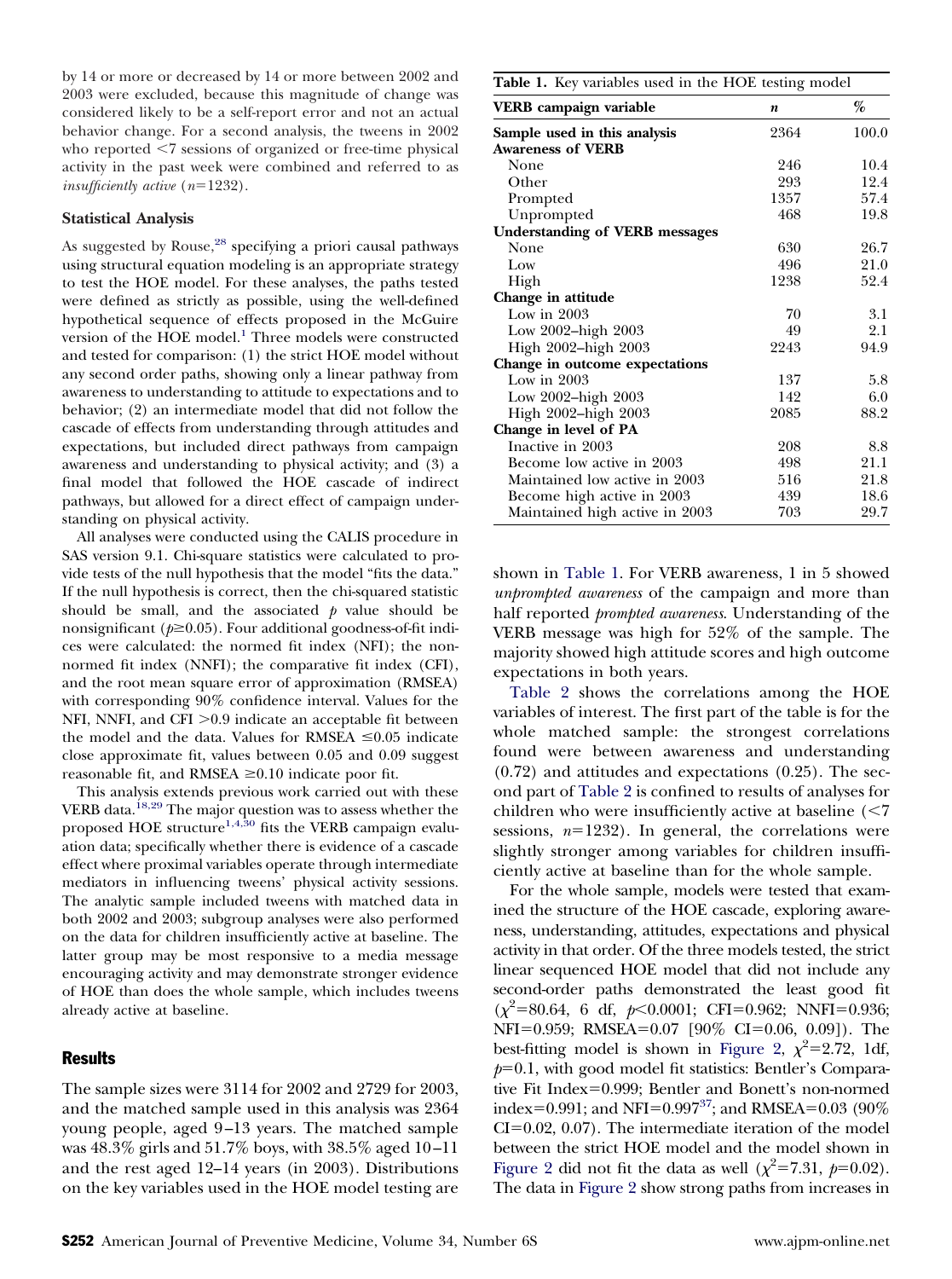#### <span id="page-4-0"></span>**Table 2.** Correlation matrixes, for all study subjects  $(N=2364)$

|                                                           | Change in<br>level of PA | Change in<br>expectations | Change in<br>attitude<br>about PA | Understanding<br>of VERB<br>message | <b>Awareness</b><br>of VERB |
|-----------------------------------------------------------|--------------------------|---------------------------|-----------------------------------|-------------------------------------|-----------------------------|
| Change in level of PA                                     | 1.0                      |                           |                                   |                                     |                             |
| Change in expectations                                    | 0.04                     | 1.0                       |                                   |                                     |                             |
| Change in attitude about PA                               | 0.12                     | 0.25                      | 1.0                               |                                     |                             |
| Understanding of VERB message                             | 0.11                     | 0.11                      | 0.08                              | 1.0                                 |                             |
| Awareness of VERB                                         | 0.11                     | 0.10                      | 0.07                              | 0.72                                | 1.0                         |
| For children who engaged in $\leq 7$ sessions of physical |                          |                           |                                   |                                     |                             |
| activity per week $(n=1232)$ , 2002                       |                          |                           |                                   |                                     |                             |
| Change in level of PA                                     | 1.0                      |                           |                                   |                                     |                             |
| Change in expectations                                    | 0.10                     | 1.0                       |                                   |                                     |                             |
| Change in attitude                                        | 0.16                     | 0.25                      | 1.0                               |                                     |                             |
| Understanding of VERB message                             | 0.16                     | 0.09                      | 0.10                              | 1.0                                 |                             |
| Awareness of VERB                                         | 0.15                     | 0.11                      | 0.092                             | 0.72                                | 1.0                         |

awareness leading to increases in understanding, but weak and nonsignificant paths from understanding to attitude or expectations. There was a significant path directly from understanding to the physical activity behavior. Tweens who had high or improved attitudes were likely to improve their outcome expectations. However, neither was related to physical activity behavior although the path coefficient from attitude to behavior (0.1056) was stronger than the path from expectations to physical activity behavior (0.0061).

Analyses were then confined to children who were insufficiently active at baseline, and the HOE model was retested. These data are shown in [Figure 3,](#page-5-0) which shows the same paths modeled as in Figure 2. The data fit this model well ( $\chi^2$ =2.38, 1df,  $p$ =0.12), with good model fit statistics: Bentler's CFI=0.998, NNI=0.987, and the NFI= $0.998$ . Overall, the significant paths were similar in those who were insufficiently active at baseline to those observed in the whole sample. Again, the strongest paths were from awareness to understanding, with significant paths from understanding to physical activity. The path coefficients from "understanding" directly leading to the behavior of physical activity were similar here (0.14) to that observed in the whole sample (0.11). The paths from understanding to atti-

tude and expectations were nonsignificant, but the paths from attitude to expectations and from attitudes to physical activity were significant.

#### **Discussion**

These analyses provide some empirical evidence to support the HOE model as a cascade, in part, among young people, in response to the VERB campaign. The VERB campaign was well-resourced, and purchased sufficient media time with exposure to distinct campaign messages, to permit testing of the HOE model. There was careful development of proximal and distal indicators items to examine the potential impact of the VERB campaign messages, especially on awareness and understanding, and these were the most closely-related constructs in the model that we examined. Increasing awareness was most likely to lead to increased understanding of the meaning of the VERB message. Increases in understanding did not lead to changes in attitudes and then expectations, as might be expected with a linear sequence of cascading HOE variables. Instead, young people who understood the message were more likely to engage directly in more physical activity, than were those who did not understand the



**Figure 2.** Testing the hierarchy of media effects model for the whole sample. \**p*-0.001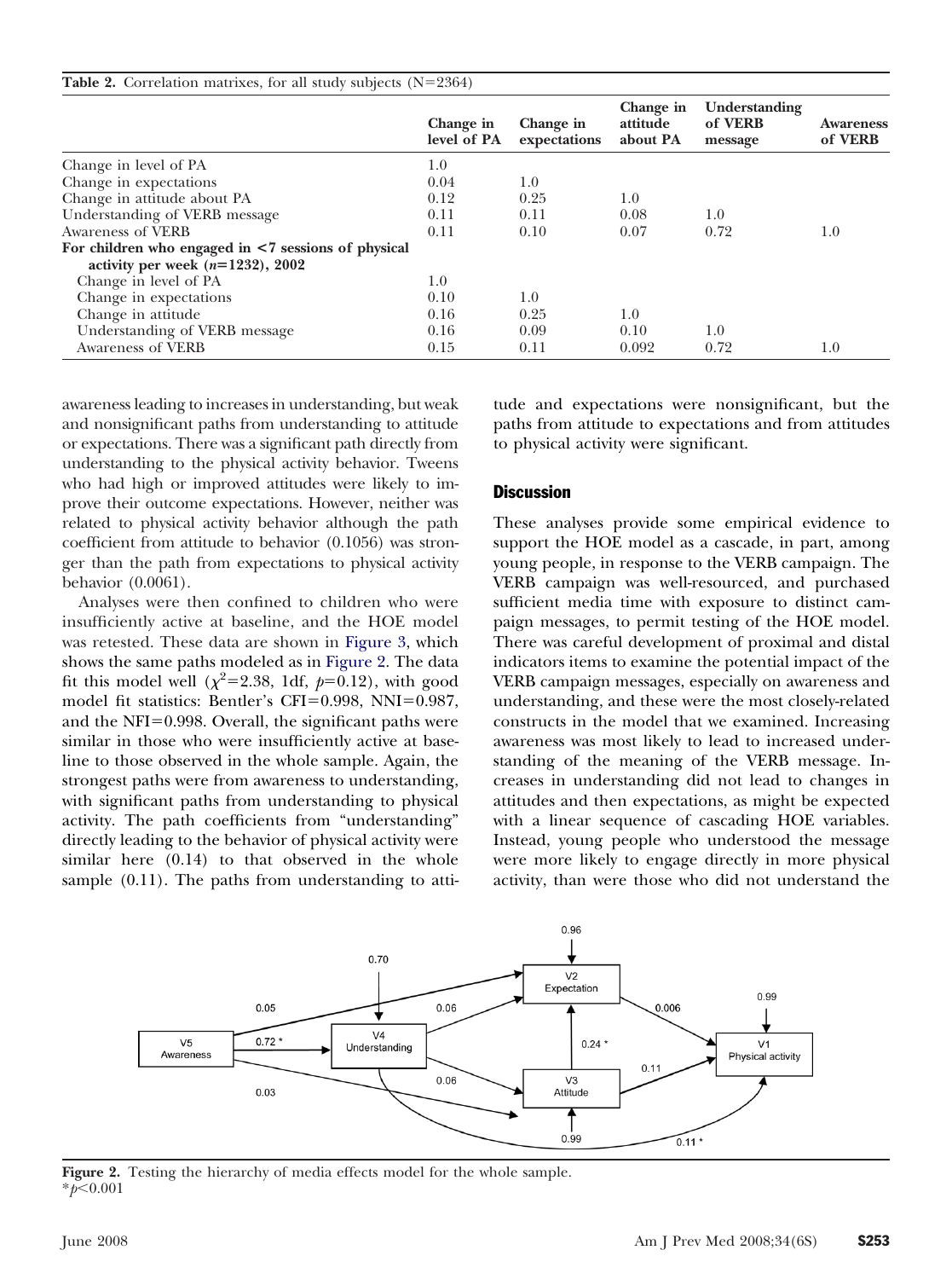<span id="page-5-0"></span>

**Figure 3.** Testing the HOE model, for those at baseline who are inactive (<7 total sessions weekly in 2002). \**p*-0.001

message. It seems that, especially for those who were inactive, understanding the VERB messages was sufficient to induce behavior change, as measured by weekly sessions of physical activity.

Researchers posit that cues and prompts for physical activity given through media messages, such as those used in the VERB campaign, act to influence behaviors via direct and indirect pathways.<sup>[31,32](#page-7-0)</sup> *Direct* pathways would involve children automatically imitating the physical activity behaviors that were modeled in VERB television advertising (seeing children in the advertisements similar to oneself engaging in the behavior). *Indirect* pathways would be mediated through relevant cognitions; direct paths from message awareness to physical activity were not significant, so *understanding the VERB message* was a necessary mediator of campaign effects. However, for our study sample, attitudes and expectations were not mediators. They were parts of the theoretical model that were not clearly linked to proximal variables. Change in attitude or high attitudes were more likely to lead to improved expectations, or to the behavior (in the inactive sample), but not because of their campaign awareness or understanding. One possible explanation is that the high prevalence of positive attitudes and positive outcome expectations concerning physical activity at baseline allowed little room for change, and hence little scope for these variables to act as mediators. This possibility requires further testing using alternate measures or a population with lower initial attitude and expectation scores.

Testing this HOE model on young people may be different from testing it on adults; most HOE theorizing and putative applications to public health communications were developed for adults.[1,28](#page-6-0) It may be that the model should be a different one for young people, and that campaigns that influence cognitive variables such as awareness and 'understanding' may be sufficient for trialing behavior. The way that young people learn may not follow as complex a sequence or cascade of intermediate variables, as is argued to be the case among adults.<sup>[1,22](#page-6-0)</sup> Our analyses provide a different perspective for campaign planners to take into account, and allows, in a multi-year initiative such as VERB, for development of communications strategies that focus on maximizing population brand awareness and message understanding, rather than on persuasive communications with regard to the more distal factors (attitudes and expectations) that are presumed to be in the pathway to behavior change.<sup>[23](#page-6-0)</sup>

As suggested earlier, attitude formation and change may be less important for young people than for adults. Clearly, the HOE model needs to be tested on adults, for whom the proposed cognitive precursors of behavioral change (attitudes and expectations such as those that were measured in the VERB evaluation) are thought to contribute to *indirect* pathways of influence as described above  $31,32$  and may have a stronger influence, than they appear to have had among the young people in this study.

The strong focus in the VERB campaign on the role of understanding as a direct precursor of behavior and the positive findings using this approach were used in practical ways.[18](#page-6-0) For example, initial findings suggested that VERB should move beyond understanding and begin to emphasize the settings and opportunities that support behavior change; therefore, in later years, VERB focused on creating attractive and practical opportunities for activity in various settings and for various cultural groups.

Another explanation of the findings we have reported may lie in the nature of the first year of the VERB campaign: the advertising focused on influencing social norms through promoting the general idea of *getting active*, rather than on changing attitudes. The advertisements had little dialogue; instead, they had visuals of tweens engaging in multiple physical activities and used celebrities to encourage them to *find their VERB.*

The analytic approach that we used has been re-ported in earlier campaign research. A 1991 paper<sup>[33](#page-7-0)</sup> examined the relationships between multiple-element exposures in a cardiovascular disease prevention cam-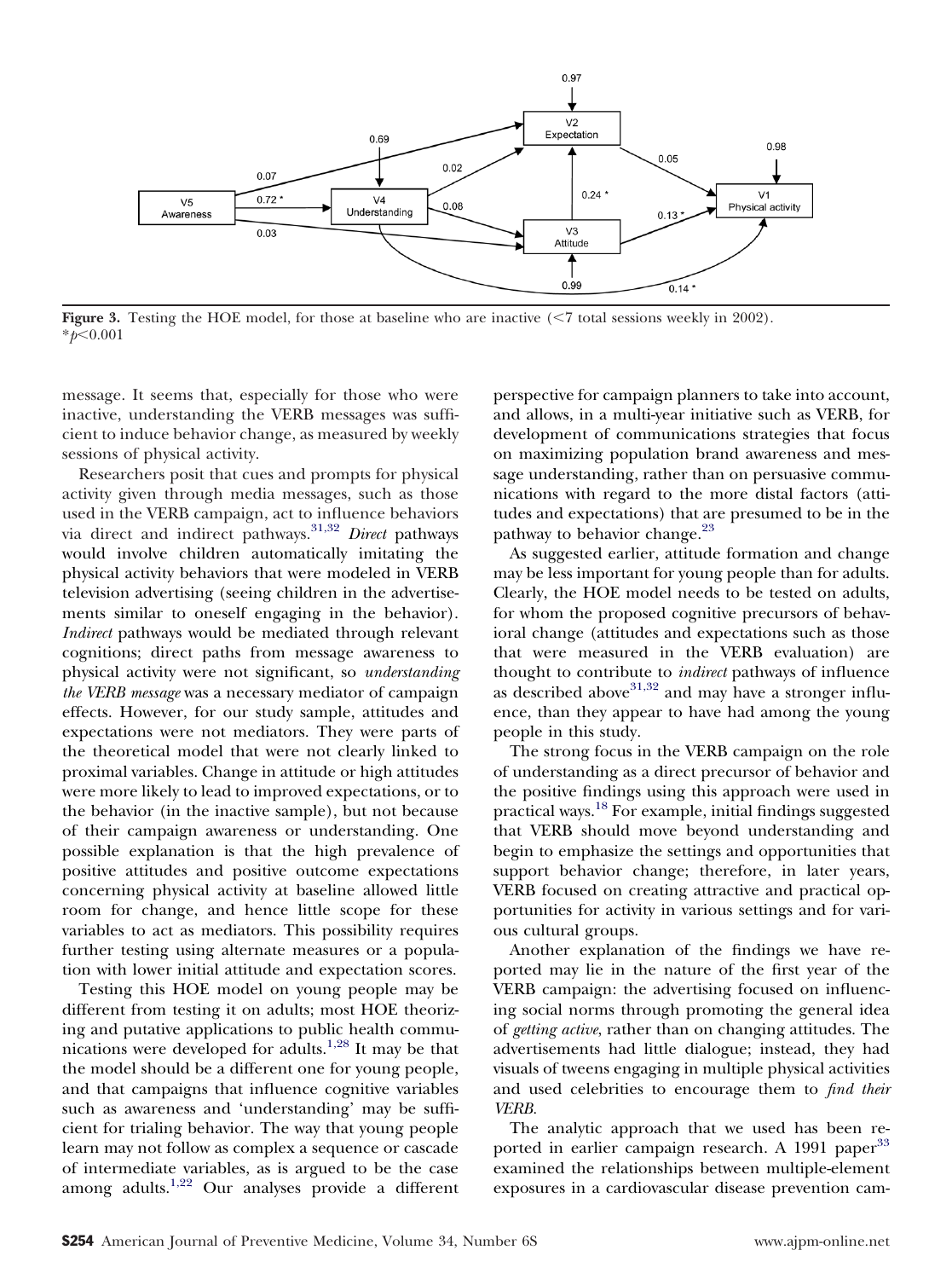<span id="page-6-0"></span>paign and self-efficacy, and then subsequently, the self-efficacy–behavior relationships. This tested a single mediator, which indicates the importance of cognitive factors like self-efficacy, as an intermediate variable mediating the relationship between exposure and behavior. More recent papers have started to explore HOE-like cascades in large-scale campaigns. For example, a preliminary report of a nutrition education campaign found support for McGuire's HOE among adults in rural Mozambique.<sup>[34](#page-7-0)</sup> Another study, carried out in Kansas, examined the determinants of a socialcapital promoting behaviors among adolescents following a media campaign. $35$  This study supported an exposure—attitude—behavior cascading sequence, using structural equation modeling with data from serial population samples.

Nonetheless, there are limitations in the analyses carried out here. First, we specifically tested a HOE model in current public health usage, and that was used to guide the VERB campaign from the outset. The *hierarchy of change* structure in HOE models has been challenged in communications research, where alternative pathways of influence have been proposed, $23,25,26$ such as a model moving from understanding to behavior change and thence to attitude formation. This latter alternative pathway could not be tested with the VERB data, given the baseline ceiling effects of high attitude scores. Nonetheless, although the current analysis provide some new insights that may be relevant to youth media campaigns, the need for alternate path testing and path comparisons remain for all such future research.

Barry<sup>[36](#page-7-0)</sup> indicated that the traditional HOE was likely to remain useful until proved or disproved from an advertising perspective. Further, he suggested that it was incumbent upon managers and policymakers to learn from the established HOE framework, and for researchers to carry out research to 'develop better alternatives.' These comments highlight the usefulness of the present findings, which identify potential ways in which mass communications about physical activity might work in a population of adolescents.

In this paper, VERB was examined as a case study. Further replication of classical HOE and alternate model testing is required, using adult campaign data. Efforts to develop better and alternative theoretical models of how population media campaigns enact their effects<sup>[26](#page-7-0)</sup> will inform the development of better communications theories to guide public health campaign planners.

Finally, mass-media campaigns do not work in isolation. The synergy between the communications efforts targeting adolescents and concurrent innovative programs, policies and facilitatory environmental changes and access to services or programs remain essential to produce sustained public health change.

The findings and conclusions in this paper are those of the authors and do not necessarily represent the views of the CDC.

No financial disclosures were reported by the authors of this paper.

#### **References**

- 1. McGuire WJ. Public communication as a strategy for inducing health promoting behavioural change. Prev Med 1984;13:299–319.
- 2. Hornik RC. Public health communication: making sense of contradictory evidence. In: Hornik RC, Ed. Public education campaigns. Mahwah NJ: Lawrence Erlbaum, 2002:1–22.
- 3. Kotler P, Roberto N, Lee N. Defining social marketing. In: Social marketing: improving the quality of life. 2nd ed. Thousand Oaks CA: Sage Publications, 2002.
- 4. Cavill N, Bauman A. Changing the way people think about healthenhancing physical activity: do mass media campaigns have a role? J Sports Sci 2004;22:771–90.
- 5. Wardle J, Rapoport L, Miles A, Afuape T, Duman M. Mass education for obesity prevention: the penetration of the BBC's 'Fighting Fat, Fighting Fit' campaign. Health Educ Res 2001;16:343–55.
- 6. USDHHS. Physical activity and health: a report of the Surgeon General. Atlanta GA: CDC, 1996.
- 7. Booth ML, Bauman A, Oldenburg B, Owen N, Magnus P. Effects of a national mass-media campaign on physical activity participation. Health Promot Internation 1992;7:241–7.
- 8. Owen N, Bauman A, Booth M, Oldenburg B, Magnus P. Serial mass media campaigns to promote physical activity: reinforcing or redundant? Am J Public Health 1995;85:244–8.
- 9. Bauman AE, Bellew B, Owen N, Vita P. Impact of an Australian mass media campaign targeting physical activity in 1998. Am J Prev Med 2001;21:41–7.
- 10. Wimbush E, MacGregor A, Fraser E. Impacts of a national mass media campaign on walking in Scotland. Health Promot Internation 1998; 13:45–53.
- 11. Hillsdon M, Cavill N, Nanchahal K, Diamond A, White IR. National level promotion of physical activity: results from England's ACTIVE for Life campaign. J Epidemiol Community Health 2001;55:755–61.
- 12. Reger B, Cooper L, Booth-Butterfield S, et al. Wheeling Walks: a community campaign using paid media to encourage walking among sedentary older adults. Prev Med 2002;353:285–92.
- 13. CDC. Youth Risk Behavior Surveillance—United States, 2005. MMWR Surveill Summ 2006;55(SS–5):1–108.
- 14. U.S. Environmental Protection Agency (EPA). Travel and environmental implications of school siting. Washington DC: EPA, 2003. Available at: [www.epa.gov/smartgrowth/pdf/school\\_travel.pdf.](http://www.epa.gov/smartgrowth/pdf/school_travel.pdf)
- 15. Roberts DF, Foehr UG, Rideout V. Generation M: media in the lives of 8–18 year olds. Menlo Park CA: Kaiser Family Foundation, 2005.
- 16. Ogden CL, Carroll MD, Curtin LR, McDowell MA, Tabak CJ, Flegal KM. Prevalence of overweight and obesity in the United States, 1999–2004. JAMA 2006;295:1549–55.
- 17. Wong F, Huhman M, Heitzler C, et al. VERB: a social marketing campaign to increase physical activity among youth. Prev Chronic Dis 2004;1:A10. Available at: [www.cdc.gov/pcd/issues/2004/jul/04\\_0043.htm.](http://www.cdc.gov/pcd/issues/2004/jul/04_0043.htm)
- 18. Huhman M, Potter LD, Wong FL, Banspach SW, Duke JC, Heitzler CD. Effects of a mass media campaign to increase physical activity among children: year-1 results of the VERB campaign. Pediatrics 2005;116:277–84.
- 19. Rothman AJ. Is there nothing more practical than a good theory? Why innovations and advances in health behavior change will arise if interventions are used to test and refine theory. Int J Behav Nutr Phys Act 2004;1:11.
- 20. Huhman M, Heitzler C, Wong F. The VERB campaign logic model: a tool for planning and evaluation. Prev Chronic Dis 2004;1:A11. Available from: [hwww.cdc.gov/pcd/issues/2004/jul/04\\_0033.htm.](http://hwww.cdc.gov/pcd/issues/2004/jul/04_0033.htm)
- 21. Lavidge R, Steiner GA. A model for predictive measurement of advertising effectiveness. J Mark 1961;25:59–62.
- 22. McGuire WJ. Input and output variables currently promising for constructing persuasive communications. In: Rice R, Atkin C. Public communications campaigns. [3rd Edn]. Thousand Oaks CA: Sage Publications, 2001.
- 23. Ray ML, Sawyer A, Rothschild M, Heeler RM, Strong ED, Reed JB. Marketing communication and the hierarchy of effects. In: Clarke P,